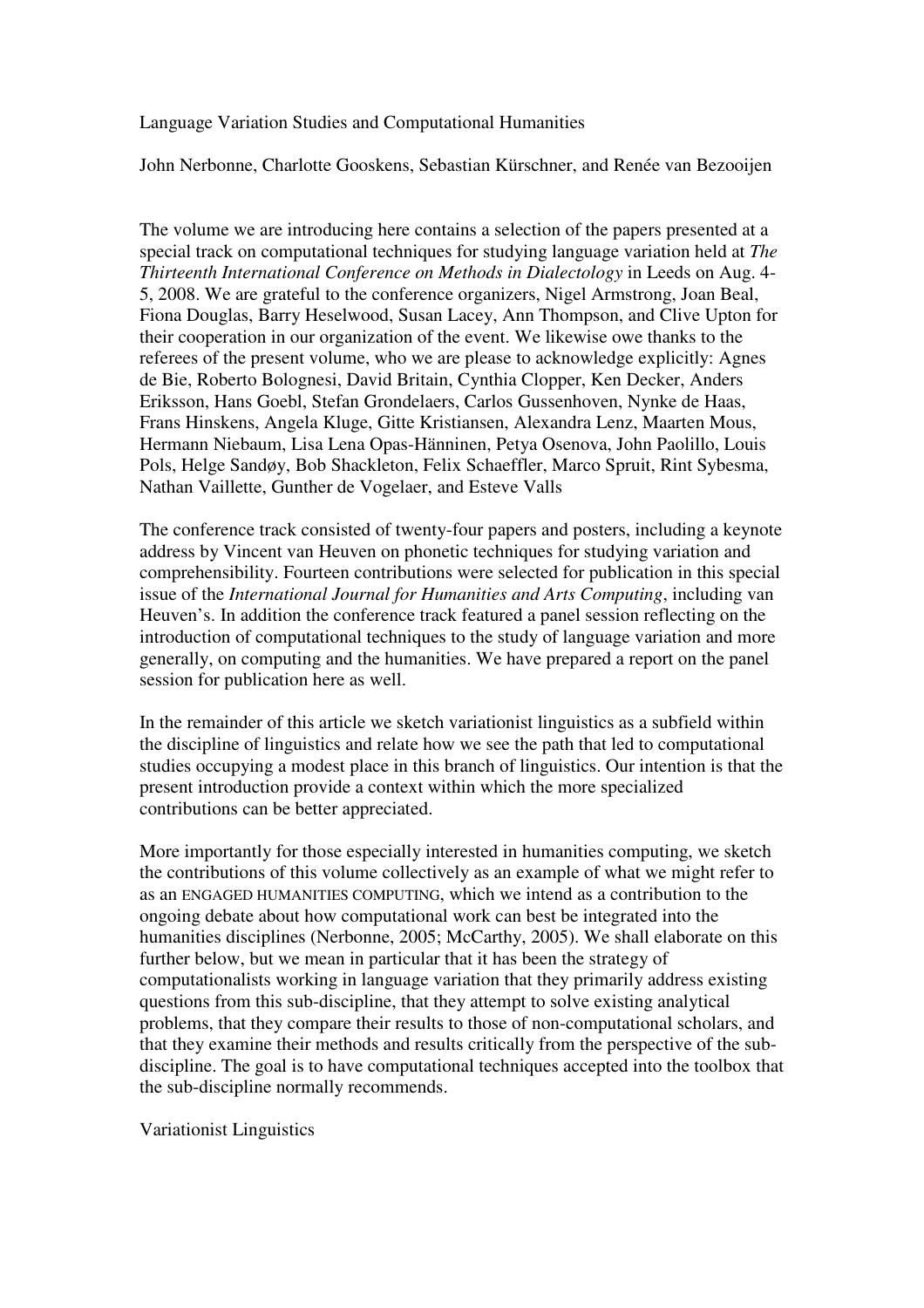Linguistics is the scientific study of language, and VARIATIONIST LINGUISTICS studies the variation found within languages especially variation that is geographically or socially conditioned. DIALECTOLOGY is one of the oldest branches of linguistics, focusing especially on the way language varies geographically. SOCIOLINGUISTICS focuses on the social conditioning of variation. Linguistic variation was studied early on for the clues it suggested for the manner in which language changes diffuse geographically, but it is clearly fascinating to a large number of people, judging by the interest it inspires in learned and lay audiences. In the 1960s Labov demonstrated that variation not only existed along social lines (as well as along the above mentioned geographic lines), but also that these same social lines likewise demarcated the path of change for some linguistic innovations (see Chambers and Trudgill, 1998:Chap. 4). In this way the study of dialectology was expanded to include not only geographic, but also social variation. Indeed, some date the birth of sociolinguistics from this period (although there was clearly interest in issues involving language and social structure earlier, as well). Contemporary linguists who work on dialectology are normally interested in social variation as well, justifying our referring to this subfield as variationist linguistics.

Variationist linguistics sees dialects and sociolects as elements of culture, and has long been interested in the degree to which linguistic culture follows the same paths as technical, political, and aesthetic culture. Gilliéron, one of the earliest French dialectologists, linked variation in French (*langue d'oc* vs. *langue d'oil*) to differences in architecture, agricultural practice and legal institutions (Chambers and Trudgill, 1998: 95-103). This makes language variation study interesting from the point of view of more general studies in human culture, the humanities.

### Data collections

A major achievement of dialectology has been the compiling of substantial data collections in structured form, normally referred to as DIALECT ATLASES. Although no one rivals Georg Wenker (1881), who collected questionnaires from over 48,500 German towns and villages on the pronunciation of words in some 40 different sentences at the end of the nineteenth century (Niebaum and Macha, 2006:58ff), still dialectologists have always been concerned to base their work on large collections of comparable data. (See the *Deutscher Sprachatlas*,1927-1956, published by Ferdinand Wrede and others, for 128 of the maps resulting from Wenker's survey, and see http://www.diwa.info/ for an internet presentation of the whole atlas.) By 'comparable' we mean, e.g., that the pronunciations of the same words are collected at a range of sites, or the words for a given concept, or the syntactic means of expressing something more abstract. Many of the papers in this volume are based on substantial samples culled from dialect atlases, and it is easy to imagine how attractive it is to apply computational techniques to such large bodies of data, and conversely, how difficult and frustrating it is to attempt to analyze such data sets without the benefit of extensive computation.

#### Séguy and Goebl

The early pioneers in the application of computing to problems in dialectology were Jean Séguy (1973) and Hans Goebl (1982), who knew of each other's work, but appear to have developed their ideas independently. Their emphases lay in the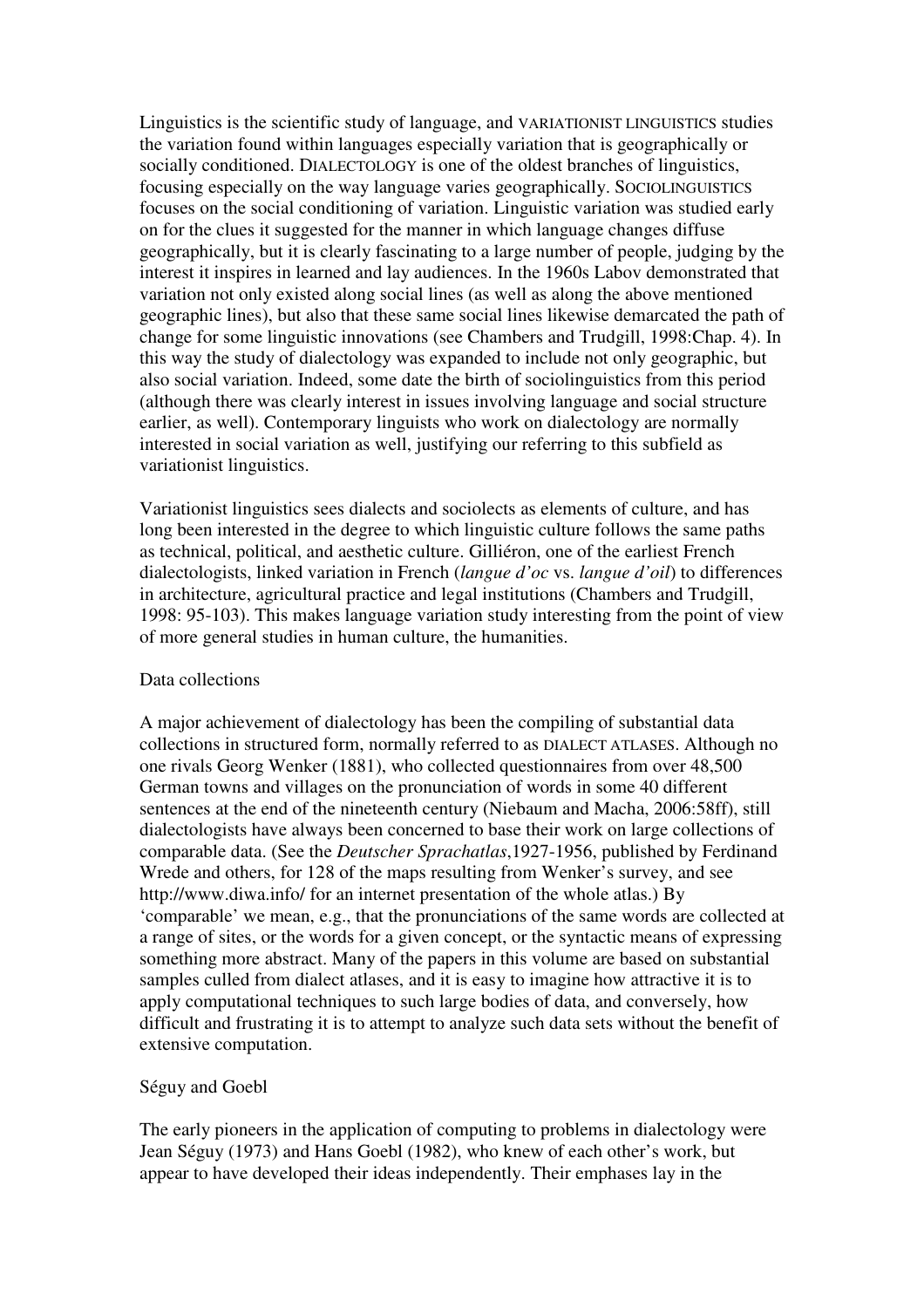measurement of dialect differences, which explains their preference for the term 'dialectometry'. Goebl also emphasized the application of novel statistical techniques, which at that time had only recently been developed for the analysis of categorical data. They pioneered not only the use of the computer in dialectology for the purpose of managing and analyzing large volumes of data, but Séguy was (and Goebl is) still very much a dialectologist himself. So computational dialectology began auspiciously, initiated by practicing dialectologists, very much familiar with problems in the field, such as the failure to develop a methodology for the selection of which linguistic material to use for samples, the lack of a theoretical foundation for commonly used notions such as 'dialect area', and the relative inattention to more abstract questions, e.g. about how geography influenced language variation and how it might be related to other issues in the diffusion of cultural innovations. All of these issues have been addressed in more detail thanks to the deployment of computational techniques in dialectology. See Nerbonne (2009) for a review of the advantages of an aggregate perspective in analyzing linguistic variation and Nerbonne and Heeringa (to appear) for a review of techniques suitable for measuring linguistic variation.

# The Computational Issues

The basic computational issues facing the researcher who would like to contribute to dialectology have been addressed, but in the interest of potentially stimulating improvements, perhaps from other humanities disciplines, and in the interest of indicating where solutions in dialectology might be useful to others, we shall review the issues here briefly. To begin there are serious problems in choosing a format suitable for processing and storing research data. Modern dialectological collections should include the original recordings of fieldworkers, meaning the audio and perhaps even video recordings of linguistic data, and this needs to adhere to standards only now emerging for such multimedia data. Two projects are worth special note for their efforts in promoting standards and good practices for recording and archiving linguistic material: first, the Max Planck Institute's Dobes project (*Dokumentation Bedrohter Sprachen*, http://www.mpi.nl/DOBES/), and second, the E-MELD project, sponsored by the U.S. National Science Foundation and endorsed by the Linguist List. E-MELD stands for the "Electronic Metastructure for Endangered Languages Data" (http://emeld.org/). In addition to issues concerning multimedia data, the dialectologist often faces issues concerning multilingual data, data in various writing systems, and data in phonetic transcription. We refer to the project sites above for advice on these matters as well.

Naturally, the problems in representing and storing data are preliminaries with respect to the questions of how one should analyze dialectological data. We can usefully distinguish the basic measurement of similarity (or dissimilarity) from further steps in the analysis. Since we view similarity and dissimilarity as each other's converse, we will normally mention only one from now one, assuming we can always derive the other via the application of a suitable inverse. If we view a dialectological survey as producing an array of categorical responses **a**, then the bulk of work has been done using HAMMING DISTANCE as a measure of site distance  $d(\mathbf{a}, \mathbf{b}) = \sum_i \mathbf{a}_i \neq \mathbf{b}_i$ , i.e. the number of survey items for which **a** and **b** differ. Goebl (1982) adds an inverse frequency weighting to this, reasoning that common infrequent responses are especially reliable indicators of dialect affinity. Naturally, this sort of measure is appropriate for categorical data of non-linguistic origin – preference for first names,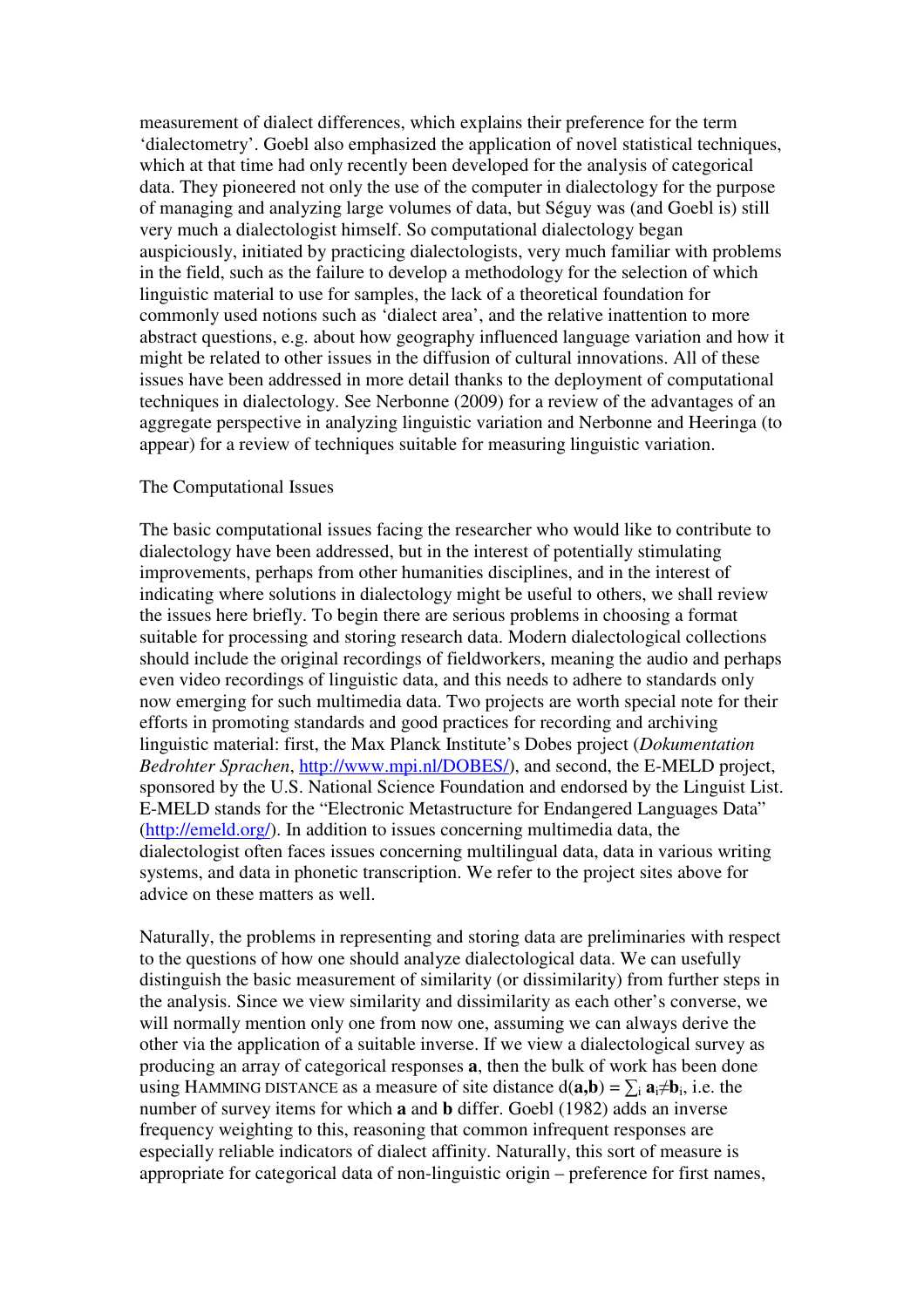styles of clothing or architecture, religious affiliation, or any number of other cultural markers. It would therefore be an excellent candidate for measurement in other areas (see above) where one wished to gauge cultural overlap. Speelman and Geeraerts's paper in the present volume suggests that this simple Hamming measure of dialectological affinity ought to be normalized with respect to the heterogeneity one should expect on the basis of conceptual grounds.

Language is also highly structured, so more recent developments have emphasized measures of difference that are sensitive to linguistic structure. Nerbonne and Heeringa's (to appear) survey article reviews a substantial body of work applying variants of EDIT DISTANCE (also known as string distance, or Levenshtein distance) to pronunciation data. Edit distance counts the number of edit operations – insertions, deletions or substitutions – needed to transform one sequence to another. It is sensitive to linear order, and thus introduces a first level of structural sensitivity into the measurements. Several articles in the present volume use edit distance, and one (Yang and Castro) explores a refinement for detail with languages with tonal distinctions. This sort of measure might be interesting for the analysis of other material with linear structure, e.g. folk melodies or sequences of ritual actions. But linguistic structure is much deeper than sequence comparison might detect, so it is not surprising to see other attempts at structurally sensitive comparison. Resonant frequencies (FORMANTS) are well-established phonetic characterizations of vowels, which have resisted automatic extraction, but Leinonen (this volume) applies techniques to detect these with no manual intervention, paving the way to more sensitive large-scale comparisons. Maguire (this volume) proposes techniques sensitive to PHONEMIC structure (the system of sounds capable of marking differences in meaning), and Van Heuven (this volume) explores the degree to which comprehensibility can serve as a basis for studies in language variation. Gooskens, Heeringa and Beijering's and Kürschner, Gooskens and van Bezooijen's papers examine the relation between comprehensibility and other measures of linguistic distance. Montemagni's paper investigates the relation between pronunciation and vocabulary and Szmrecsanyi's uses data from MORPHOLOGY (word forms) and SYNTAX (the structure of phrases and sentences).

If the basic measurements of distance or similarity have been fairly simple throughout the history of dialectometry, the further analysis of differences has been quite varied. Clustering has been popular, as has been a range of dimension reduction techniques, including especially multidimensional scaling, principal component analysis and factor analysis. Prokić and Nerbonne (this volume) and Leino and Hyvönen (this volume) continue investigation into these areas. This line of investigation is important for several reasons: first, as means of probing how geography influences cultural variation; second, in order to explore the linguistic space with an eye toward detecting co-varying linguistic elements, perhaps with an eye toward investigating structural effects; third, for the opportunity it affords to compare the computational work with earlier, non-computational work, most of which presented its results in the form of maps showing areas of relative coherence.

# Engaging the Discipline

An exciting aspect of work reported on in the current volume is the degree to which it engages other, non-computational aspects of variationist linguistics. This is interesting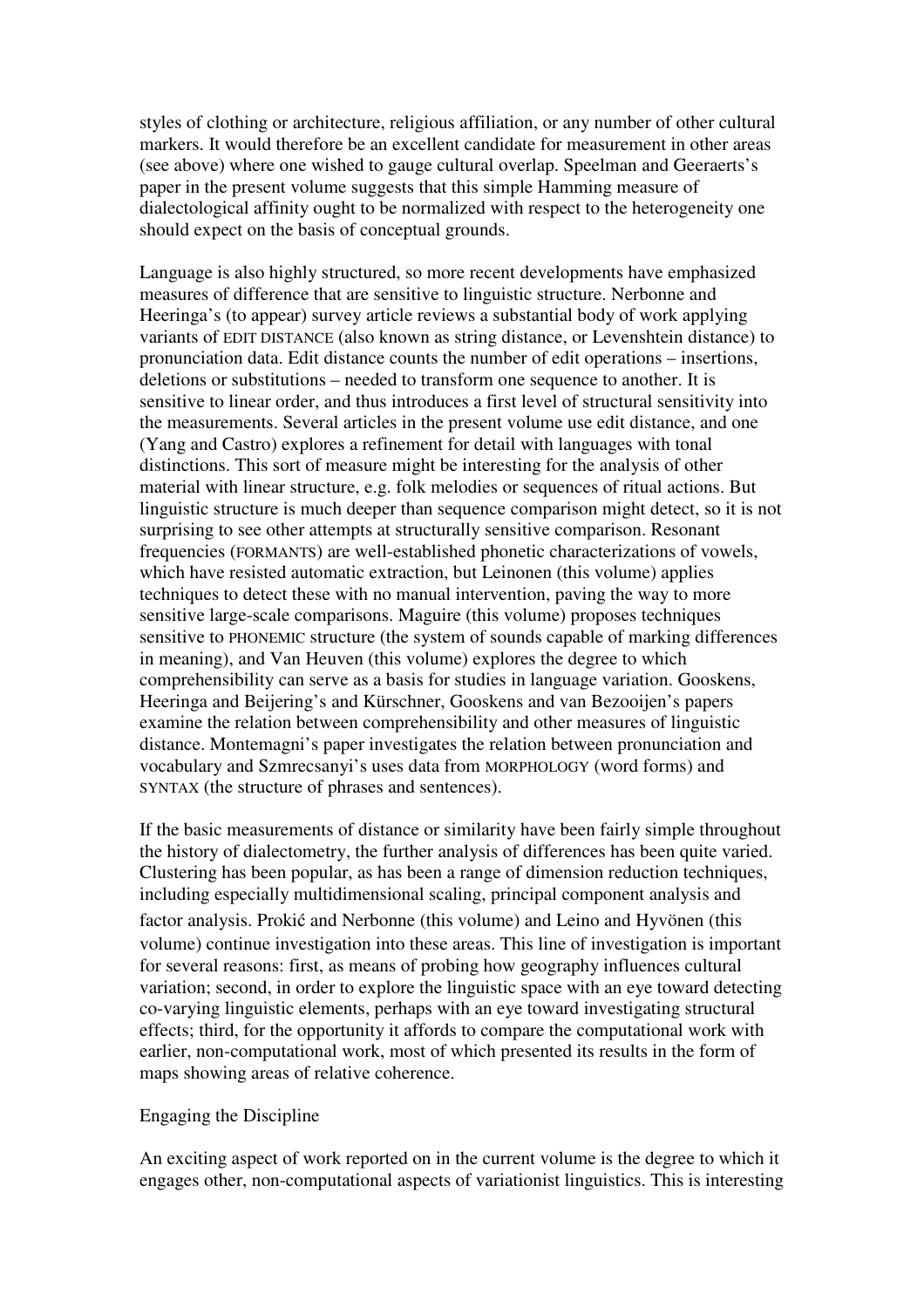in itself, offering opportunities to examine more fundamental issues in how language varieties differ, but it also illustrates one strategy for computational studies in the humanities, that of seeking close engagement with non-computational studies. Computational dialectology has regularly asked whether its techniques make sense from the perspective of the larger discipline (see McMahon and McMahon (2005) and the review by Nerbonne (2007) for an example of a dispute on whether computational techniques make sense linguistically). This is a primary point of engagement, and several papers focus on techniques that are presented and presumably evaluated on the basis of what they show about the geographic distributions of linguistic variation. Yang and Castro's paper on incorporating lexical tone differences into sequence distance measures, Prokić and Nerbonne's paper on clustering, Leino and Hyvönen's paper on statistical dimension reduction techniques, Leinonen's paper on extracting vowel system profiles from acoustic data, and Speelman and Geeraerts's paper on compensating for inherent conceptual tendencies influencing variation all fall into this category.

But naturally we are also interested in how computational results shed light not on how to detect variation and the influence geography has on it, but rather on further central questions of the sub-discipline, and this sort of question forms a second point of engagement.

One line of work which illustrates the strategy of engaged computational work is illustrated by the studies on comprehensibility, for example, Gooskens, Heeringa and Beijering's paper. The interesting added dimension in their work is the functional perspective it adopts. Linguistic variation signals social and geographic provenance, but it is overlaid on a system whose primary purpose is undoubtedly communication. If variation is too extreme, communication deteriorates. Gooskens et al. contrast computational measures of pronunciation and vocabulary difference in how well they predict difficulties in comprehension, showing that the pronunciation differences present the more serious problems (at least in this material). Maguire's paper on the lexical distribution of variation has a similar strategic aim, that of tracking which changes result in differing distributions of phonemes, i.e. sounds capable of distinguishing meaning. Maguire's work is similar to Moberg et al.'s (2007) study, but he uses a measure which allows symmetrical comparison of varieties, and applies the it to a range of English accents, while Moberg and his colleagues studied the asymmetric case of "semi-communication" among Scandinavian languages.

Montemagni's paper illustrates an avenue from variationist study into historical linguistics. The paper examines the degree to which pronunciation and vocabulary covary and it closes with an interesting historical conjecture. Most explanations of linguistic diffusion assume that the avenues of diffusion should be similar (Bloomfield, 1933:18.12; Trudgill, 1974), and most earlier studies have shown similar distributions of differences in the different linguistic levels (Spruit, Heeringa and Nerbonne, 2009). Montemagni shows, however, that vocabulary differences correlate better with geography in Tuscany than pronunciation differences do, and conjectures that relatively recent pronunciation changes spreading radially from Florence lie behind the current patterns. The changes have not yet reached peripheral areas which are therefore more like each other than they are like immediately adjacent areas that have already been affected by the changes.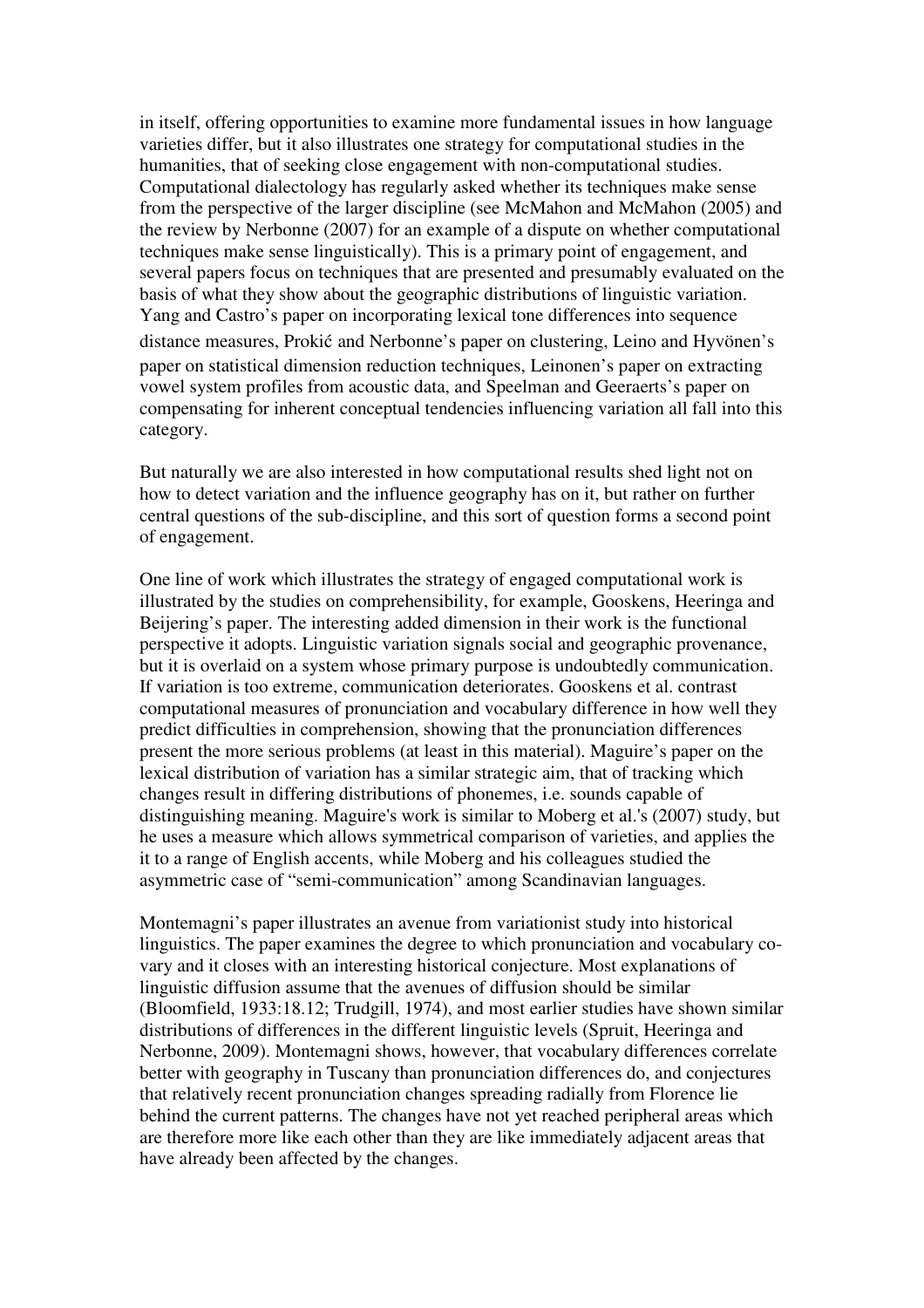Heeringa, Gooskens, and De Smedt's paper superficially present a methodological correction to a problem in the validation of linguistic distance measures concerning the role of preconceived opinion in the perception of linguistic distance but it also opens deeper questions concerning the relation between the perception of distance and attitudes and opinions about distance that may be the result of mere hearsay. Are our perceptions influenced by our attitudes and prejudices concerning linguistic variation?

Papers in the present volume.

We briefly discuss each of the papers in turn in this special issue. We discuss first papers which examine varietal differences via their impact on intelligibility, i.e. the point where signalling social and geographic provenance begins to impede communication. Since signalling one's provenance is surely less important than communication, we appear to be dealing with a secondary function that begins to encroach on the primary one.

In his review "Making sense of strange sounds: (mutual) intelligibility of related language varieties. A tutorial" keynote speaker Vincent van Heuven advances mutual intelligibility as a functional operationalisation of a one-dimensional notion of remoteness between closely related language varieties. The greater the intelligibility of speaker A to listener B, the smaller the distance between variety A and B. A onedimensional yardstick for linguistic distance is invaluable if we aim to come up with computational models of linguistic distance in which the contribution of lexical, phonological and syntactic differences between language varieties are to be weighed against each other in a comparison of symbolic input (i.e. distance measures derived from comparisons of transcriptions of vocabularies, grammars and texts). Moreover, Van Heuven notes that intelligibility is asymmetrical: speaker A may be more intelligible to listener B than vice versa. Van Heuven explicitly ignores the role of experience with the non-native variety. When the aim is to exploit intelligibility as a yardstick for linguistic distance between two varieties, the listeners should have no familiarity with the non-native variety. Intelligibility should be measured before any learning effects may have taken place. Given this simplification, listening to speech in a closely related language variety is quite like listening to noisy speech. The remainder of his review deals with possibilities of measuring intelligibility and considers how low-level deviations affect the process of word recognition – which he considers to be the central skill involved in understanding input speech in a closely related language variety. The contributions of deviations at the level of vowels, consonants and of word prosody (stress, tone) are considered. Van Heuven makes a convincing claim that much insight can be gained from related fields of inquiry, specifically from the study of the effects of foreign accent on the intelligibility of second-language speakers, and from computational models predicting intelligibility from mismatches between the non-native input language system on the one hand and the sound categories and lexical structures of the target language on the other. Models of perceptual assimilation of non-native sounds to the native categories, and of word recognition are reviewed. Although it is still impossible to predict the intelligibility of deviant input speech (for instance speech in a closely related variety), the problem seems soluble in principle: the development of adequate computational models predicting the intelligibility of deviant speech – such as speech in a closely related language variety – is mainly a matter of investing time and effort.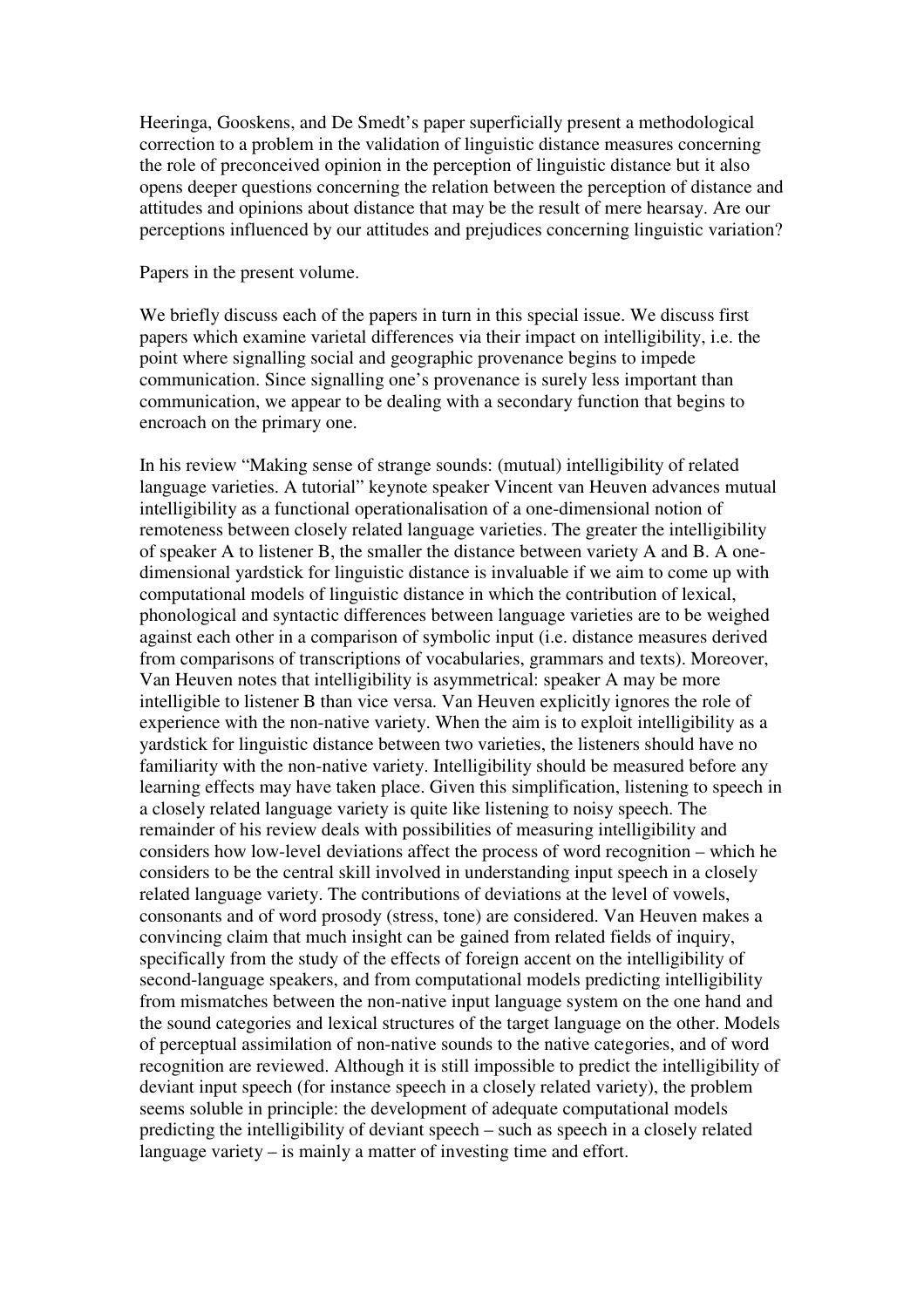In "Phonetic and lexical predictors of intelligibility" Charlotte Gooskens, Wilbert Heeringa and Karin Beijering proceed from the strength of dialectometric methods such as the Levenshtein algorithm, which allows the researcher to measure objective aggregate distances between language varieties. These distances can be used for dialectometric purposes and have proved to be a powerful tool for the classification of dialects. Recent research has shown that Levenshtein distance is also a good predictor of intelligibility of closely related language varieties. However, since only aggregate distance measures have been applied so far, no conclusions could be drawn about the nature of the phonetic differences that contribute most to intelligibility. In their paper, Gooskens, Heeringa and Beijering measure distances between Standard Danish and each of 17 Scandinavian language varieties at the lexical level and at various phonetic levels. In addition, they conducted a listening experiment to assess the intelligibility of the 17 varieties to young Danes from Copenhagen. In order to determine how well the linguistic levels can predict intelligibility, they correlated the intelligibility scores with the linguistic distances and carried out a number of regression analyses. The results show that for this particular set of closely related language varieties phonetic distance is a better predictor of intelligibility than lexical distance. Consonant substitutions, vowel insertions and vowel shortenings contribute significantly to the prediction of intelligibility. Knowledge about the linguistic determinants of mutual intelligibility is useful for language planning at the national and European levels. If the less frequently spoken languages are to survive in a European context, it is important to gain knowledge about the mechanisms involved in using one's own language for communication with speakers of other, closely related European languages. Knowledge of the role of different linguistic levels for mutual intelligibility is also useful for didactic purposes. It will make it easier to give specific instructions to people trying to gain the necessary passive knowledge needed to understand a language.

A further study on intelligibility is presented by Sebastian Kürschner, Charlotte Gooskens and Renée van Bezooijen, "Linguistic Determinants of Swedish Words among Danes". They asked how one can predict which Swedish words will and will not be understood when spoken to Danes. Many Scandinavians have the interesting custom of speaking in their own languages in conversations with those who speak other Scandinavians languages natively. So a Dane and a Swede may carry on a conversation, each speaking his own native language. It would be natural to assume that the success of such "semi-communication" (Haugen, 1966) depends on an individual's experience with the non-native language, but probably also on the degree to which native comprehension procedures may be applied to the foreign material. In fact, the authors cite earlier work noting that experience is a relatively poor predictor of comprehensibility. Kürschner et al. focus on the comprehension of isolated spoken words in contrast to most earlier work which concentrates on textual understanding, and they examine a wide variety of potential linguistic predictors, including first and foremost how similar the Swedish pronunciation of the word is to the corresponding Danish word's pronunciation. But Danish has a conservative orthography that reflects the historical relation to Swedish rather more faithfully than pronunciation, and this might aid comprehension in the relevant cases, so this was also examined, as was the number of syllables, the density of the neighbourhood of words competing to be understood, and the frequency with which the words are heard in everyday speech. The extensive literature on spoken word recognition had shown the last two factors to be important in the understanding of words by natives. A particularly interesting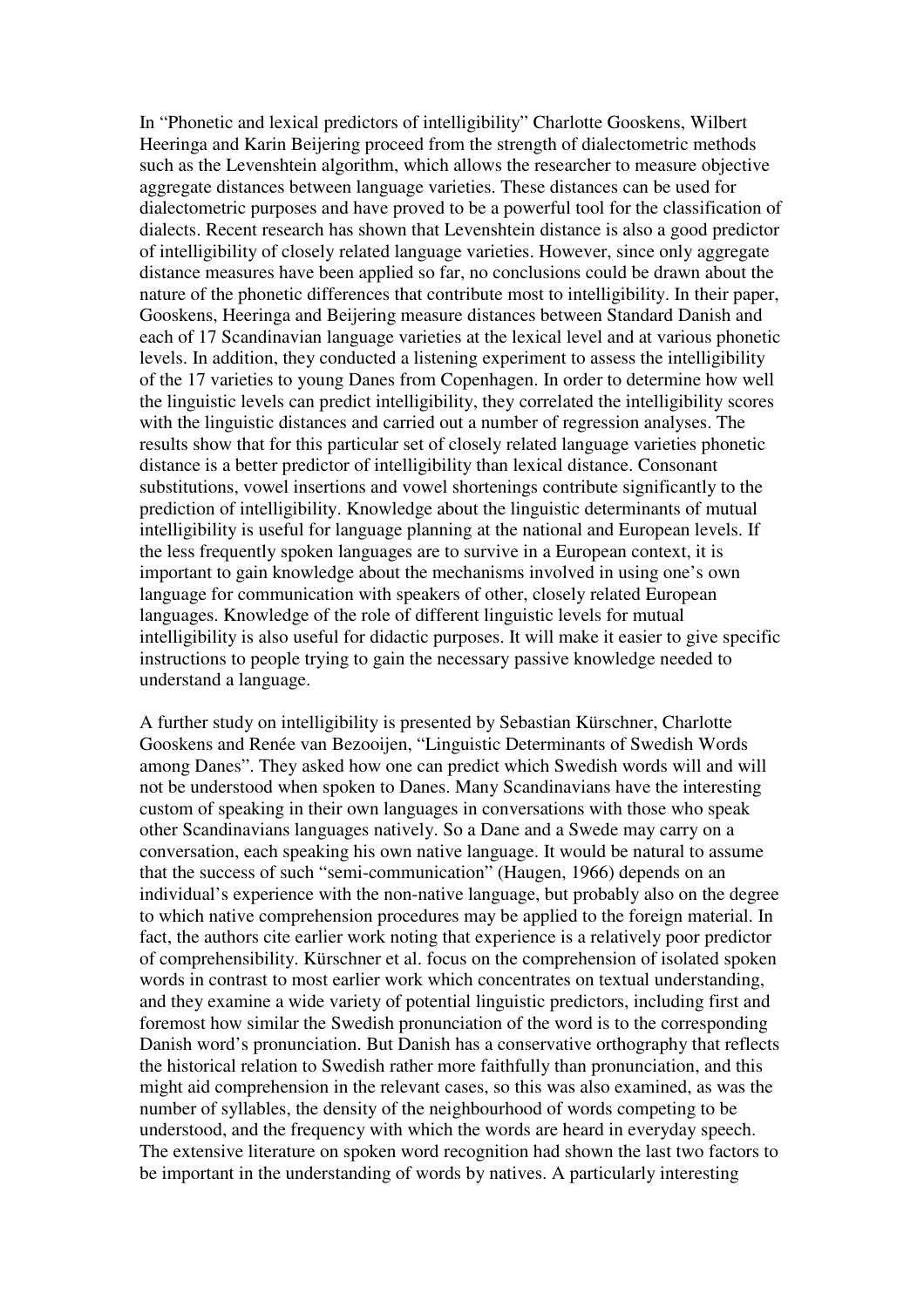aspect of Kürschner et al.'s work from the perspective of more general opportunities in humanities computing is their use of an internet experiment to gather data from a geographically distant group of test persons.

Two papers examine in particular national borders that may play a role in the linguistic differences. Naturally these may be relevant in the Scandinavian case noted above, but that was not the focus of the study. In the first paper, intelligibility is again the behavioural crux, while judgements of similarity are used in the second.

In "Mutual intelligibility. Standard and regional Dutch language varieties" Leen Impe, Dirk Geeraerts and Dirk Speelman investigate the mutual word intelligibility among ten Dutch language varieties, both Belgian and Netherlandic. No local dialects are included, only regional and standard varieties. Word intelligibility was tested by means of a computer-controlled lexical decision task, in which subjects had to decide as quickly as possible whether the auditorily presented word was an existing or nonexisting word, and a multiple choice task, in which subjects had to select from two alternatives the one which best reflected the meaning of the stimulus word. Subjects were 641 secondary school pupils in Dutch speaking Belgium and 404 secondary school pupils in the Netherlands. At the national level, an asymmetry was found in the sense that subjects from Belgium experienced fewer intelligibility problems with words from the Netherlands, both phonetically and lexically, than the other way around. The asymmetry is explained by the (historical) language-political situation in the Dutch language area, in which the language spoken in the Netherlands figured and still figures to some extent as a model for the language spoken in Belgium. At the regional level, intelligibility differences between standard and regional varieties were found to be larger in Belgium than in the Netherlands. The experimental techniques employed in this study are very sensitive (especially the response times obtained with the lexical decision task), and they are new to the field of dialectology, where the quantification of intelligibility has been neglected. The measurement method is not only relevant to the study of the intelligibility of related languages and language varieties, but more generally also to other fields, such as speech pathology, second language acquisition and speech technology.

Of course, intelligibility is also affected by processes which impede the "density" of communication (the term is Bloomfield's). One such process is the establish of a national border. In their paper "The Dutch-German dialect border: relating linguistic, geographic and perceptual distances" Folkert de Vriendt, Charlotte Giesbers, Roeland van Hout and Louis ten Bosch examine a dialect region which straddles a national border, a particularly interesting case. Their data were collected in a sub-area of the Kleverland dialect region, extending from Duisburg in Germany to Nijmegen in the Netherlands. The dialects spoken there used to constitute a dialect continuum, marked by a direct relationship between geographic and linguistic distance. However, there is strong evidence that the Dutch-German state border established in 1830 has given rise to a linguistic gap. De Vriendt et al. try to establish the impact of the border on linguistic distance, using multidimensional scaling and correlation techniques. They compare three models to explain linguistic distance. Their first and simplest model is one where linguistic distance is a monotonic function of geographic distance. The second model is expanded by including a constant representing the state border gap. The third model is based on perceptual distances. The perceptual data were collected by means of a questionnaire in which informants were asked to indicate the linguistic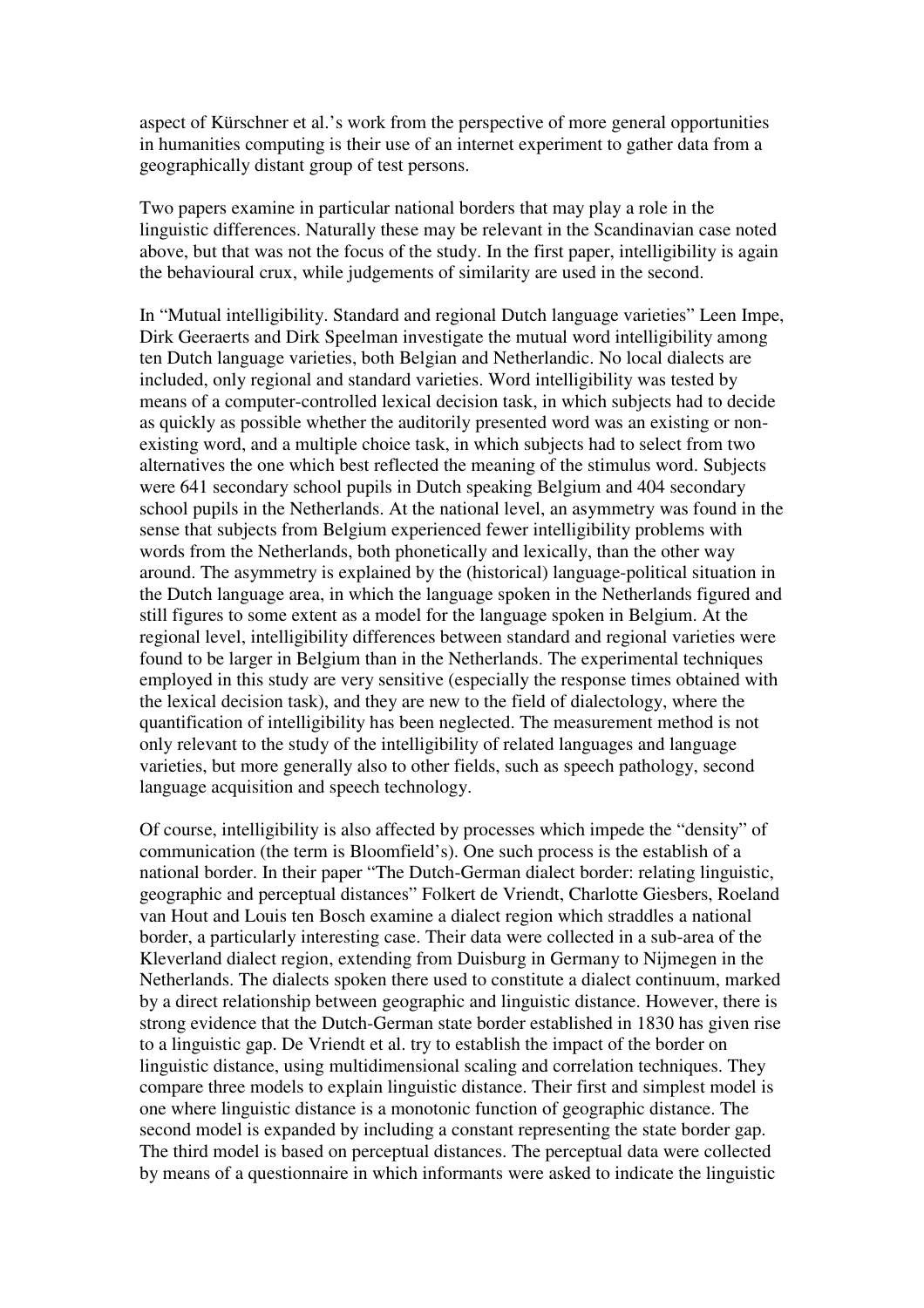similarity between neighbouring locations and the intensity of contacts with friends, relatives, and shops. The study reveals that a model based on perceptual distance, including both perceptual linguistic distance and perceptual socio-geographic contact distances, explains linguistic distance much better than a continuum or gap model based on geographic distance. The method applied and the results obtained are relevant not only for the study of linguistic variation in other dialect areas intersected by state borders but more generally for the investigation of the role of state borders for the variation and transmission of cultural products in a rapidly globalizing world.

We now turn to a wider range of topics, including a historical conjecture about an unusual divergence in geographical diffusion between two levels of linguistics, several examinations of dimension-reducing techniques for their utility in the study of variation, and a proposal for incorporating the tone in languages such as Chinese into existing measures of pronunciation difference.

It is clear that de Vriendt et al. examine a well-documented historical situation with respect to its linguistic consequences. Simonetta Montemagni examines a curiously divergent pattern in Tuscany and suggest that there may be an historical explanation. She examines the relation between two different levels of linguistic variation in "The space of Tuscan dialectal variation. A correlation study". Using L04, software developed in Groningen, as well as VDM, developed in Salzburg, she measures on the one hand the degree to which pronunciation differs from town to town in Tuscany, and on the other the degree to which vocabulary (the lexicon) varies, i.e. the degree to which different words are used for the same concepts. By measuring phonetic and lexical differences at the same set of sites, she is able to calculate the degree of correlation between the two. Further, she measures the degree to which geographic distance can predict phonetic and lexical distances. The linguistic assumptions behind these questions are definitely of interest to students of cultural transmission in general. We assume in linguistics that variation in both pronunciation and vocabulary is diffused through social contact. Linguists have also observed that the lexicon is quite easily changed: words come and go in languages in large numbers. If we regard proper names as words as well, which is justified, then it is clear that individuals adopt new words quite easily as well. Pronunciations are less volatile, perhaps for cognitive reasons having to do with the way first languages are imprinted in the mind, or perhaps for social reasons having to do with guaranteeing enough comprehensibility for communication. Whatever the reason, we expect a less than perfect correlation between pronunciation and the lexicon, and we expect lexical variation to be the more variable of the two, *inter alia* as it is the more sensitive indicator of social contact. It is simply easier to change one's vocabulary than one's pronunciation. If we operationalise the chance of social contact via simple geographic distance, then we expect the greater variability of lexical differences to translate to a correlation between geography and lexical differences that is weaker than the correlation between geography and pronunciation differences, and this expectation has been borne out in the past (see references in Montemagni's paper). Montemagni notes that correlations between linguistic variation and geography may be complicated by Tuscany's hilly terrain, which is difficult for travel, but this does not explain the difference between pronunciation and vocabulary. She closes with a speculation that ongoing pronunciation changes spreading radially from Florence, which moreover have not reached the various borders, may have left a ring of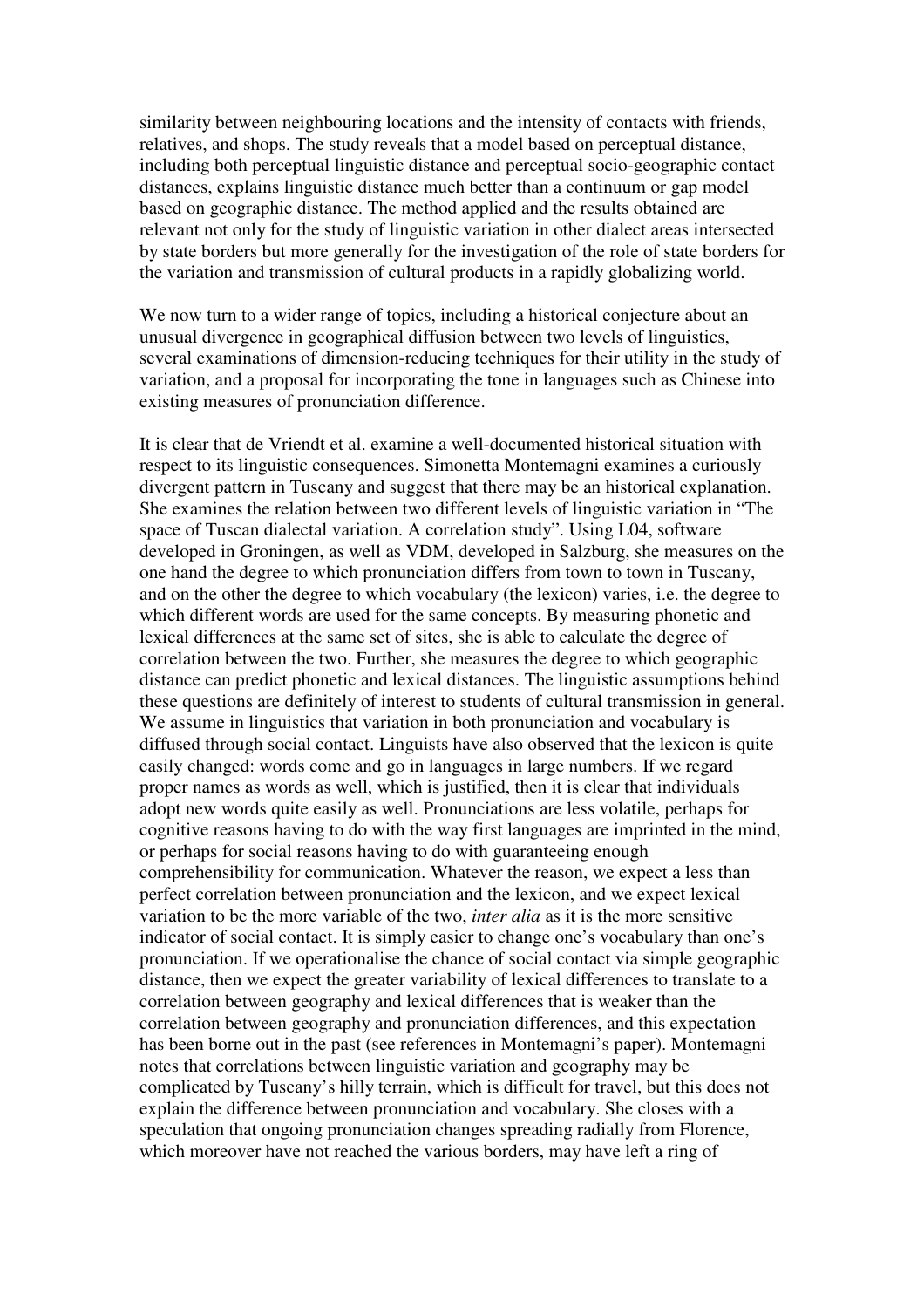linguistic similarity. This might result in a large number of similar sites which are quite distant from one another.

In "Recognizing Groups among Dialects" Jelena Prokić and John Nerbonne review clustering as means of recognizing groups in data, in particular groups of language varieties that might be said to constitute a common dialect. As the authors note, finding groups among data is a problem linguistics shares with other humanities disciplines, at least with history, musicology and archaeology. Focusing on pronunciation data from Bulgarian, and noting the embarrassment of riches in the form of different clustering algorithms, and the problem of clustering's instability with respect to small differences in input data, they review various means of comparing clustering results. These results may be visualized as DENDROGRAMS, trees which group more similar varieties more closely, and which display reconstructed (clustered) distance in the branch length between varieties, i.e. COPHENETIC DISTANCE. They compare the results of clustering to those of the more stable multi-dimensional scaling, and they examine COPHENETIC CORRELATION, i.e. the degree to which input distances and the distances in dendrograms coincide, a comparison, and the information-theoretic measures of purity and entropy as "internal comparisons" that give a sense of the quality of clustering solutions independent of external information. They note, however, that there is a substantial literature on the dialect landscapes of many modern European (and Asian) languages, and there are formal measures with allow one to gauge how well one classification coincides with another. Prokić and Nerbonne settle on the MODIFIED RAND INDEX, which assigns a score between zero and one indicating how well one partition (due to clustering) overlaps with another (due to independent scholarship). As the humanities disciplines focus even more on the history of scholarship than other sciences, this is a useful measure for other purposes, as well. Methodologically, the paper concludes that the determination of groups is easily confounded by unclear borders, even when these are only sparsely instantiated, which means that some judgment is always sensible. The study also draws surprising conclusions about Bulgarian dialects, seeing only two very distinct and internally coherent groups and a third, Rupskian group which is extremely diverse. Earlier scholarship had distinguished six groups where Prokić and Nerbonne see two.

Antti Leino and Saara Hyvönen's paper "Comparison of Component Models in Analyzing Dialect Features" may be understood as an exploration into alternatives to the clustering techniques explored in Prokić and Nerbonne's contribution. Instead of searching for groups in the sample sites, Leino and Hyvönen examine dialect variation more generally as a range of distributions of linguistic material not necessarily organized neatly into groups or areas. It is a technical paper comparing various statistical techniques with respect to their success in uncovering linguistic structure in large atlases (or other collections of linguistically varying material). The statistical techniques all attempt to identify the linguistic "components" or factors in the atlas material, and they are all applied to two Finnish databases, one phonetic and one lexical. They authors conclude that factor analysis is the most robust of the techniques, that non-negative matrix factorization and aspect Bernoulli are most sensitive to possible flaws in the data, that independent component analysis is most likely to provide new insights, and, finally that principal component analysis most capable of providing a "layered" view of dialect structure. The focus on the paper is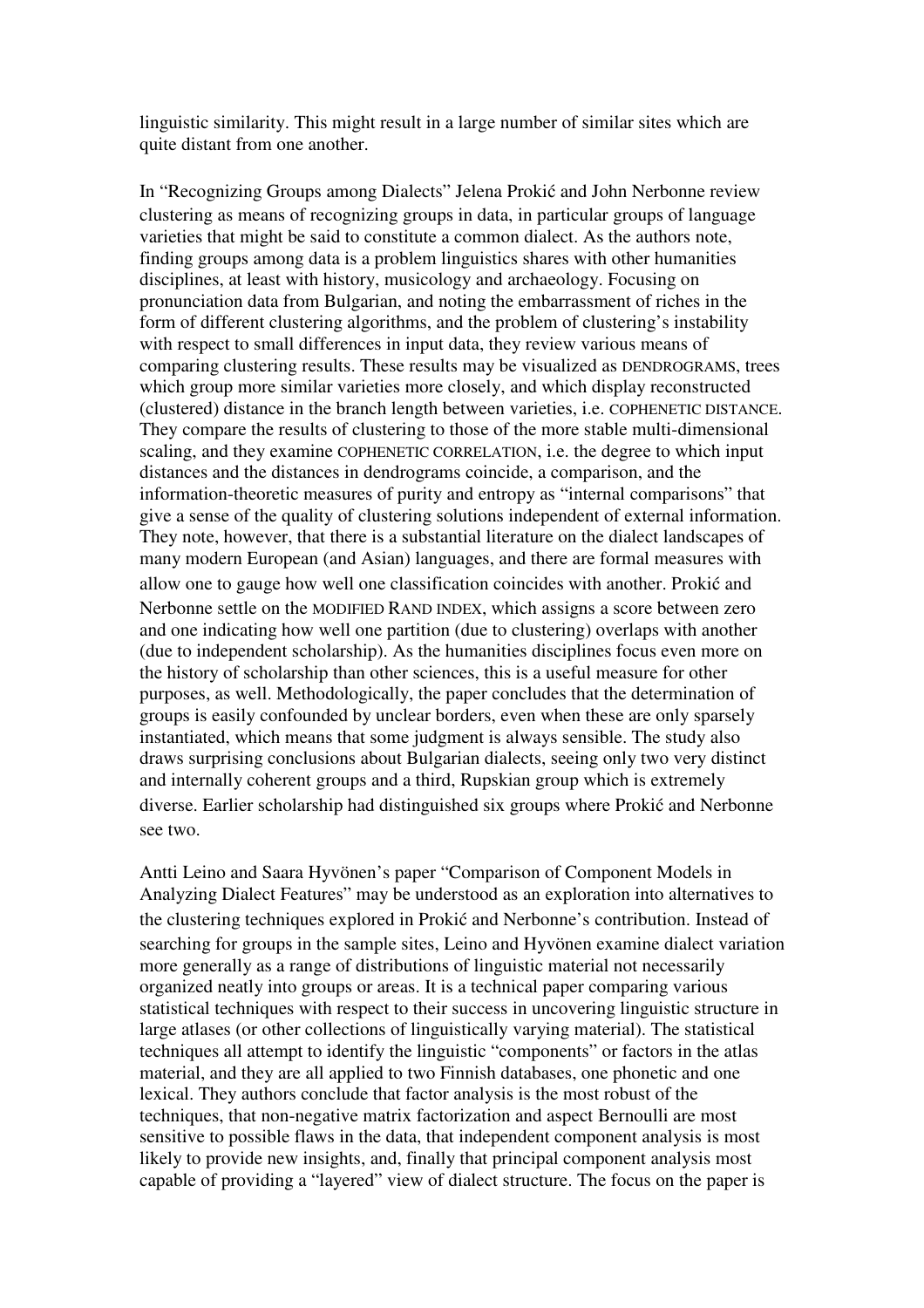the methodological comparison of the various statistical techniques, but the argument is carried out using the dialect atlas material. Given the abstract level of the presentation, it is to be expected that the discussion could be of interest to other areas of scholarship, and, in fact the authors are interested not only in dialects but also in "similar cultural aggregates".

The "Factor Analysis of Vowel Pronunciation in Swedish Dialects" by Therese Leinonen attempts to secure insight into linguistic details even while retaining the advantages of aggregate analyses. Dialectometric research avoids the problem of having to choose which linguistic factors to use as the basis for dialect areas by aggregating over large data sets. These methods have mostly been based on pair-wise distances between dialects, obtained by aggregating over large amounts of linguistic material, but the aggregation step has made it difficult to trace the underlying linguistic features determining the dialect division. This paper expands the horizons of dialectometry by acoustic measurements of vowel pronunciations in Swedish dialects. Vowel spectra were analysed by means of principal component analysis. Two principal components were extracted explaining more than three quarters of the total variance in the vowel spectra. Plotting vowels in the PC1-PC2 plane showed a solution with strong resemblance to vowels in a formant plane. For the analysis of dialectal variation factor analysis was used. Nine factors were extracted showing different geographical distribution patterns in the data, without, however, suggesting distinct dialect areas. Results are visualised using coloured maps showing the Swedish dialect area as a continuum. The study is based on acoustic measurements of the vowels of more than 1,014 speakers: 91 sites spread over 6 traditional Swedish dialect regions, 12 speakers per site (3 elderly and 3 younger women, 3 elderly and 3 younger men). Per speaker 18 words repeated 3-5 times were recorded. The approach taken is valuable for other high-dimensional data involving computers and the humanities. It may be important not only for the analysis of language, but also in the larger context of cultural history and the analysis of other human activities as investigated by disciplines like archaeology, ethnology and musicology.

Cathryn Yang and Andy Castro examine pronunciation differences in so-called TONE LANGUAGES in "Representing tone in Levenshtein distance". Linguists distinguish SEGMENTAL components of pronunciation, i.e. what is represented in a good alphabet, from so-called SUPRASEGMENTAL components, which include in particular tone (or pitch) and duration. All languages, including English, use pitch at a phrasal or sentential level to distinguish different structures, but many other languages, including Chinese, but also Bai and Zhuang, which Yang and Castro study, also use tone extensively as a means of distinguishing words. LEVENSHTEIN DISTANCE has come to be accepted as a computational means of measuring pronunciation distance between words, but it is limited to processing sequences of symbols, i.e. segmental information. Yang and Castro focus on Bai and Zhuang, in which different atomic tonal elements are always associated with single syllables. Their proposal is essentially to measure tonal differences separately from segmental differences. For both levels they measure differences in sequences, so they in addition compare several different tonal representations including e.g. sequences of pitches, or alternatively initial pitches plus contours (melodies). They report on a series of measurements of pronunciation differences which they validate via a comparison to intelligibility measured behaviourally. They are able to demonstrate in two in-depth studies first, that tone is in one case just as important and in a second case even *more* important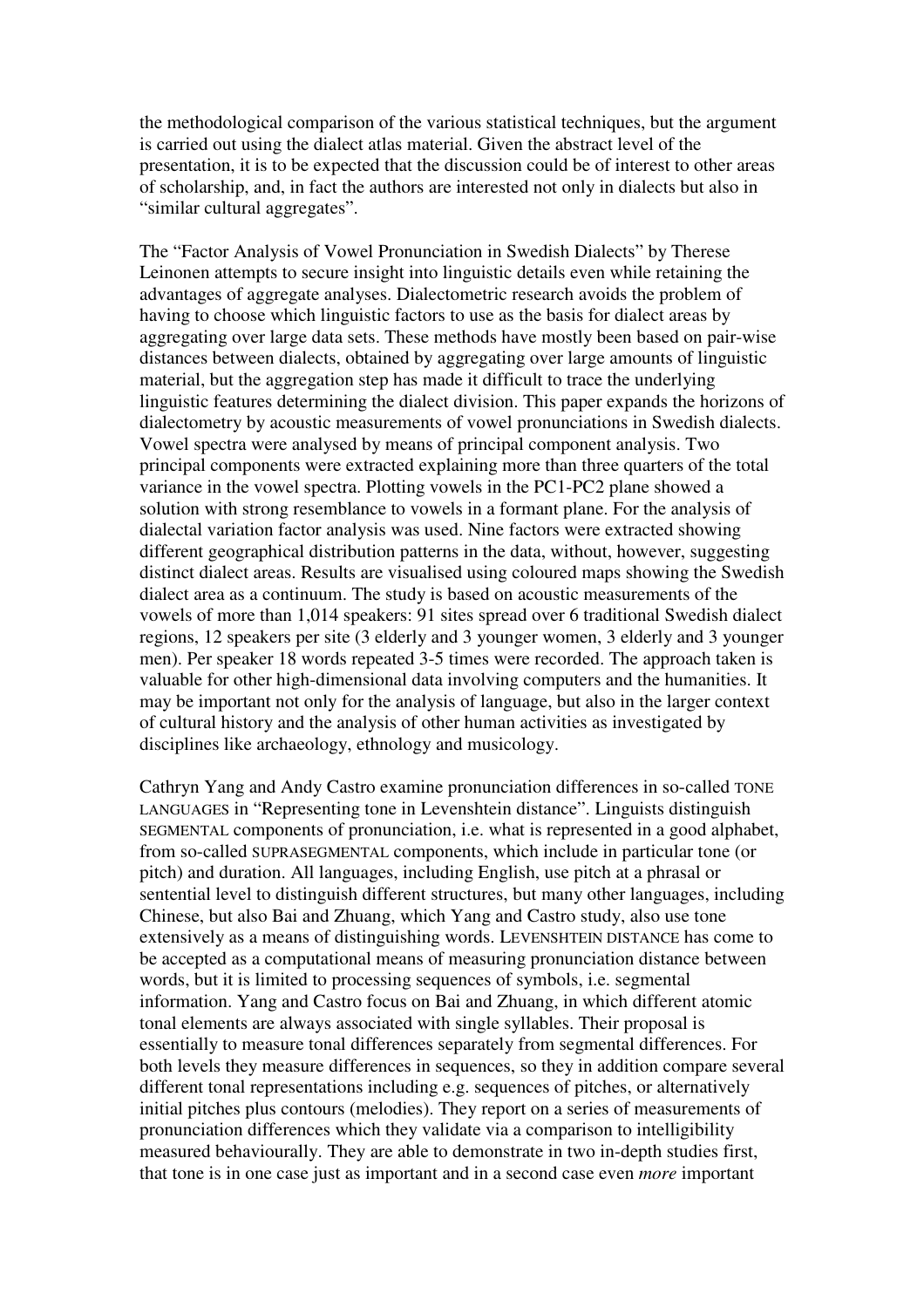than segmental aspects of pronunciation in determining intelligibility, a definitely surprising result, and second, that the representation of tone using initial tone level and contour is most informative. A natural next step in this research line would be to verify that the segmental and suprasegmental levels complement each other in assaying linguistic distance (perhaps using the same intelligibility tests), and then examine means of combining the segmental and suprasegmental levels, e.g. by simply adding the two.

A final group of four papers examines alternatives and corrections to existing methodologies, including normalising for the effect of inherent variability in some concepts, the potential effect of second-hand opinions on the perception of linguistic differentiation, a proposal on how to analyse differing sound systems (rather than simply different sounds), and a proposal for obtaining and analysing data that reflects language use more directly than questionnaires.

Dirk Speelman and Dirk Geeraerts's paper, "Concept Characteristics and Lexical Heterogeneity in Dialects" proceeds from the suspicion that genuine geographic influence may be signalled better by some concepts than by others. The idea behind their essay is that some concepts lend themselves to heterogeneous expression and that this second, conceptual source of variation may confound the measures of geographic variation currently used in dialectology. If there were attempts to measure cultural affinity on non-linguistic material, then one would expect similar sorts of issues to arise. Just as concepts such as 'money' are lexically variable in many languages and dialects, and thus seems to be inherently heterogeneous in expression, others, e.g. 'eyebrow', are not (usually). But if we were to examine the physical realisations of the same concept ('money'), any attempt to gauge the affinity of one settlement with another based on the concept's physical realization would likewise run the risk of being confounded by the variability of the physical realizations. It is clear that linguistic concepts need to be a bit heterogeneous for their variability to signal geographic provenance, but extremely heterogeneous concepts also do not function well if the subdialectal variation is likewise large. Speelman and Geeraerts examine several factors which contribute to conceptual heterogeneity, including the unfamiliarity of concepts, their tendency not to be verbalized (and therefore to be missing from surveys at many locations), their tendency to multi-word expression, their sheer variety of lexicalizations, and whether the concept is negatively "charged." They examine a substantial sample of words with respect to these properties asking whether they contribute to the concept's heterogeneity as reflected in the diversity of words used to lexicalize the concept, how limited the use of the words are geographically and finally, how compact the region is in which a given word is used. Speelman and Geeraerts test their ideas on dialect atlas material from Limburg.

In "What role does dialect knowledge play in the perception of linguistic distances?" Wilbert Heeringa, Charlotte Gooskens, and Koenraad De Smedt raise the question whether naive listeners base their judgments of linguistic distances between their own dialect and other dialects of the same language solely on what they hear during an experiment or whether they also generalise from the knowledge that they have from previous experience with the dialects. In order to answer this question the authors first performed an experiment among Norwegian dialect listeners in order to measure perceptual linguistic distances between 15 Norwegian dialects. These perceptual distances were correlated with objective phonetic distances measured on the basis of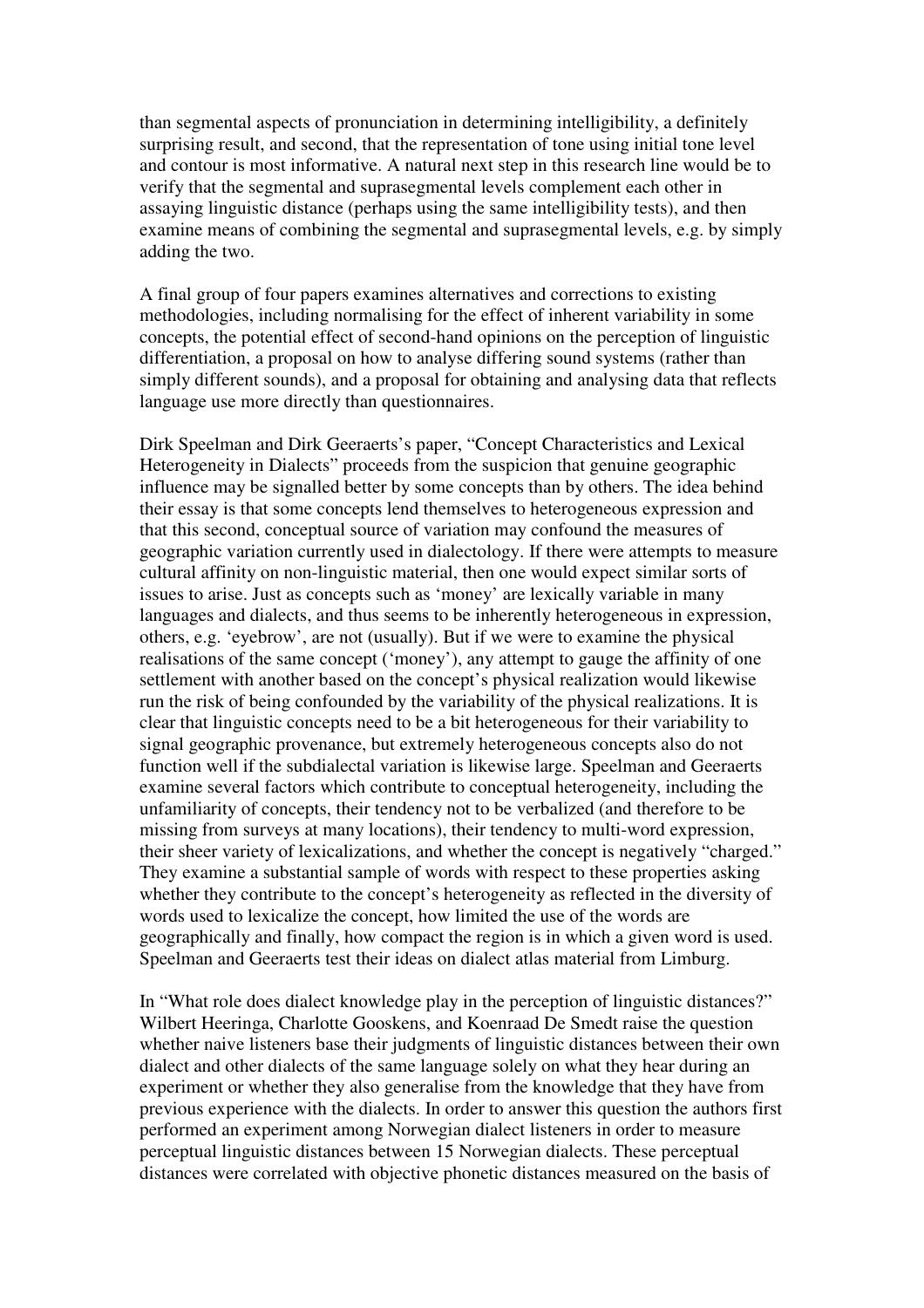the transcriptions of the recordings used in the perception experiment. In addition, they correlated the perceptual distances with objective distances between the same dialects but based on other datasets. On the basis of the correlation results and multiple regression analyses they conclude that the listeners did *not* base their judgments solely on information that they heard during the experiments but also on their general knowledge of the dialects. This conclusion is confirmed by the fact that the effect is stronger for the group of listeners who recognized the dialects on tape than for listeners who did not. This dialectometric study is of interest to (computational) dialectologists, sociolinguists and psycholinguists. The results are important to scholars who want to understand how dialect speakers perceive dialect pronunciation differences and may give more insight in the mechanisms behind the way in which linguistic variation is experienced.

"Quantifying dialect similarity by comparison of the lexical distribution of phonemes" by Warren Maguire introduces a method for quantifying the similarity of the lexical distribution of phonemes in different language varieties exemplified by standard and dialectal varieties of English. He takes dialectometry beyond lexicostatistic comparison and a purely phonetic comparison of words by considering lexical distributions (i.e. which cognate pairs have the same phone in a given position and which have a different phone). He integrates the lexical distribution of phonemes in the varieties in the measurements by examining the vowel correspondences that result when one aligns the 1,000 most frequent English words phonemically. Similarity is calculated by taking the most frequent correspondence per phoneme into account, and dividing the frequency by the number of comparisons made (i.e. including all correspondences with less frequent corresponding items). The method assesses to what degree dialects have differentiated from each other in the course of history and provides a means of examining historical connections between language varieties which are not obvious from surface inspection. Since this method is aimed at uncovering historical connections between varieties, it has implications for the interaction between dialects and historical factors of all kinds, including migration, standardisation, language death/replacement, historical boundaries, etc. Methods of this sort should add to our understanding of history. In addition, it allows for correlations between geography and linguistic variation, and may well allow us to look into recent changes in languages which are the result of wider societal pressures.

Benedikt Szmrecsanyi's contribution to this volume is noteworthy in several ways. First, while the great majority of studies in variation both in this volume and in more general scholarship focuses on pronunciation and vocabulary, Szmrecsanyi's piece "Corpus-based dialectometry: aggregate morphosyntactic variability in British English dialects" concentrates rather on morphology and syntax. Second, while most variation studies draw their data from the responses to the carefully designed questionnaires, Szmrecsanyi looks rather to naturally recorded collections of material, so-called CORPORA. It is certain that naturally occurring data reflect genuine speech habits more faithfully than do the responses to questionnaires, so the attempt to use this sort of data is worthwhile, but it is also more difficult to control the sorts of material one collects. Third, Szmrecsanyi also compares his findings to those in earlier literature which relied on selected features rather than larger aggregates. A first question is whether this naturalistic data will submit profitably to the usual sorts of analyses, and this question is answered in the positive (but see below). Even though there have been earlier aggregate studies of syntactic variation (see Szmrecsanyi's paper for references), there have not been many, making the fundamental question of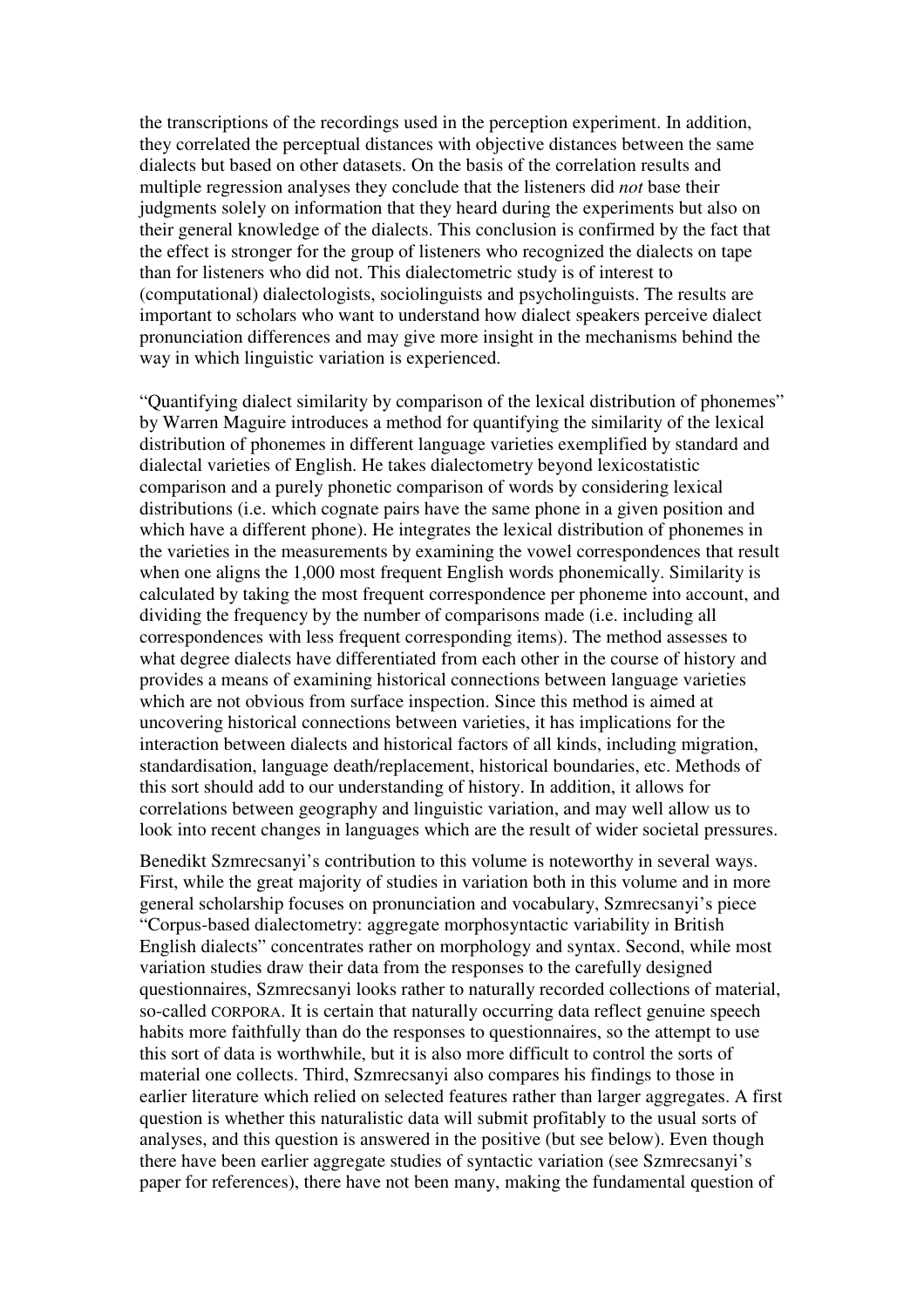geographical structuring of the data a very interesting second question. In particular typologists and syntactic theorists have been sceptical about the role of geography as an influence on linguistic variation, conjecturing that structural constraints would prove to be the more influential elements in explaining syntactic variation. And indeed, Szmrecsanyi's analysis displays rather less geographic conditioning than we are accustomed to in the study of linguistic variation, in particular in a rather weak correlation between geographic and linguistic (syntactic) distance  $(r=0.22)$ . It remains therefore to be seen whether this reflects a difficulty with the use of the naturalistic data or whether it reflects the typologist's conjecture that syntax offers less affordance for the expression of affinity.

Conspectus and prospectus.

What does the present collection contain in the way of indications for humanities computing more generally? We select two prominent elements, namely the need for statistics on the one hand, and the virtues of deeper engagement with noncomputational work on the other.

The present volume presents a range of papers applying computational, and almost always statistical techniques to topics in the study of language variation. We suspect that the extensive and serious use of statistics is a benefit not only to our computational humanities discipline, but to others as well. Since one of the greatest advantages of the computer is its ability to process very large amounts of material, and since that material is usually empirical for most humanities disciplines, excepting perhaps philosophy, it is also variable. We simply do not see clean categorical generalizations in the data. Statistics allow us to wean lawful regularities from the complexity of noise, error and counterindicating factors. We suspect that the computational turn in the humanities will be accompanied by a statistical turn as well.

In addition to this technical reflection we return to the theme of "engaged computational humanities" we mentioned in the introduction. Our goal is to have computational techniques accepted beside the range of techniques already available to the researcher in language variation, and the papers in this volume illustrate some of the consequences of this choice. As we noted at the beginning of this introduction, this entails our addressing questions from this sub-discipline, attempting to solve existing analytical problems, and comparing our results to those of non-computational scholars, and examining our methods and results critically from a variationist perspective. The papers in this volume illustrate these consequences abundantly, e.g. in the large number of papers, including the paper arising from Van Heuven's keynote, exploring how to validate computational techniques using alternatives known from non-computational studies, including in particular behavioural studies. Leinonen's paper, developing a computational technique for automatically comparing large numbers of vowel pronunciations, is also careful to show how the innovative technique relates to well-established techniques which require manual intervention.

One way to summarize the strategy of engaged computational humanities is to note that computational humanities scholarship remains humanities scholarship, meaning in particular that it must be compared to non-computational scholarship and that apparently conflicting results always stimulate reflection.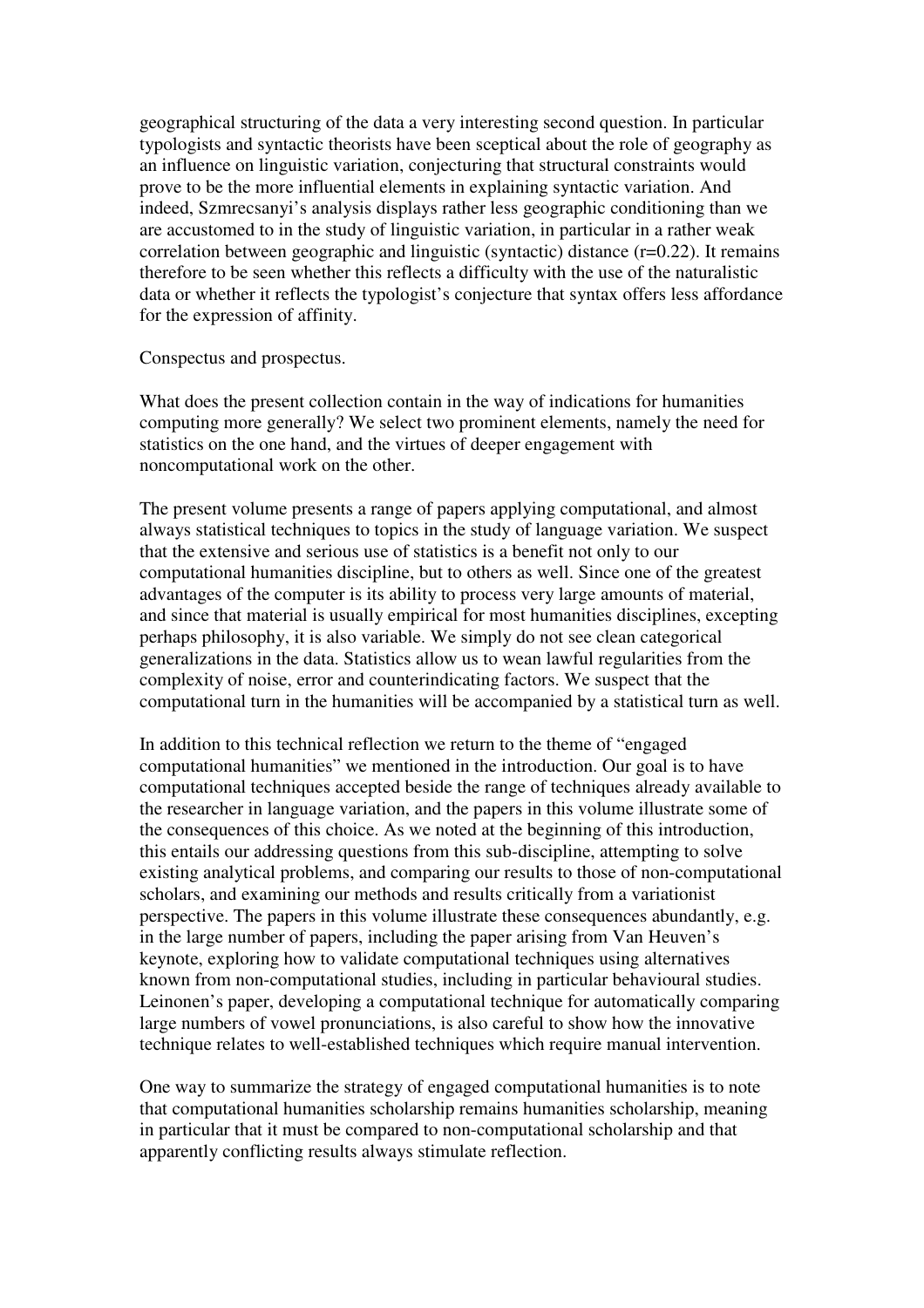# **References**

- L. Bloomfield (1933), *Language* (New York).
- J. K. Chambers and P. Trudgill (1998), *Dialectology*, 2<sup>nd</sup> Ed (Cambridge).
- *Deutscher Sprachatlas* (DSA) (1927–1956), Auf Grund des Sprachatlas des deutschen Reichs von Georg Wenker, begonnen von Ferdinand Wrede, fortgesetzt von Walther Mitzka und Bernhard Martin (Marburg).
- H. Goebl (1982), *Dialektometrie: Prinzipien und Methoden des Einsatzes der numerischen Taxonomie im Bereich der Dialektgeographie.* Vol. 157 of *Philosophisch-Historische Klasse Denkschriften* (Vienna).
- E. Haugen (1966), 'Semi-communication: The language gap in Scandinavia', *Sociological Inquiry*, 36 (2), 280-297.
- W. McCarty (2005), *Humanities Computing* (New York).
- A. McMahon and R. McMahon (2005), *Language Classification by Numbers* (Oxford).
- J. Moberg, C. Gooskens, J. Nerbonne and N. Vaillette (2007), 'Conditional entropy measures intelligibility among related languages', in P. Dirix, I. Schuurman, V. Vandeghinste and F. Van Eynde, eds, *Computational Linguistics in the Netherlands 2006* (Utrecht), 51-66
- J. Nerbonne (2005), 'Computational contributions to humanities', *Linguistic and Literary Computing* 20(1), 25-40.
- J. Nerbonne (2007), 'Review of McMahon and McMahon (2005)', *Linguistic Typology* 11, 425-436.
- J. Nerbonne (2009), 'Data-driven dialectology', *Language and Linguistics Compass* 3(1), 175-198. doi: 10.1111/j.1749-818x2008.00114.x
- J. Nerbonne and W. Heeringa (to appear), 'Measuring dialect differences', in J. E. Schmidt and P. Auer, eds, *Theories and Methods* Vol. in series *Language and Space* (Berlin).
- H. Niebaum and J. Macha (2006), *Einführung in die Dialektologie des Deutschen* (Tübingen).
- J. Séguy (1973), 'La dialectométrie dans l'Atlas linguistique de la Gascogne', *Revue de linguistique romane*, 37, 1-24.
- M. Spruit, W. Heeringa and J. Nerbonne (2009), 'Associations among linguistic levels', *Lingua*. To appear. doi:10.1016/j.lingua.2009.02.001